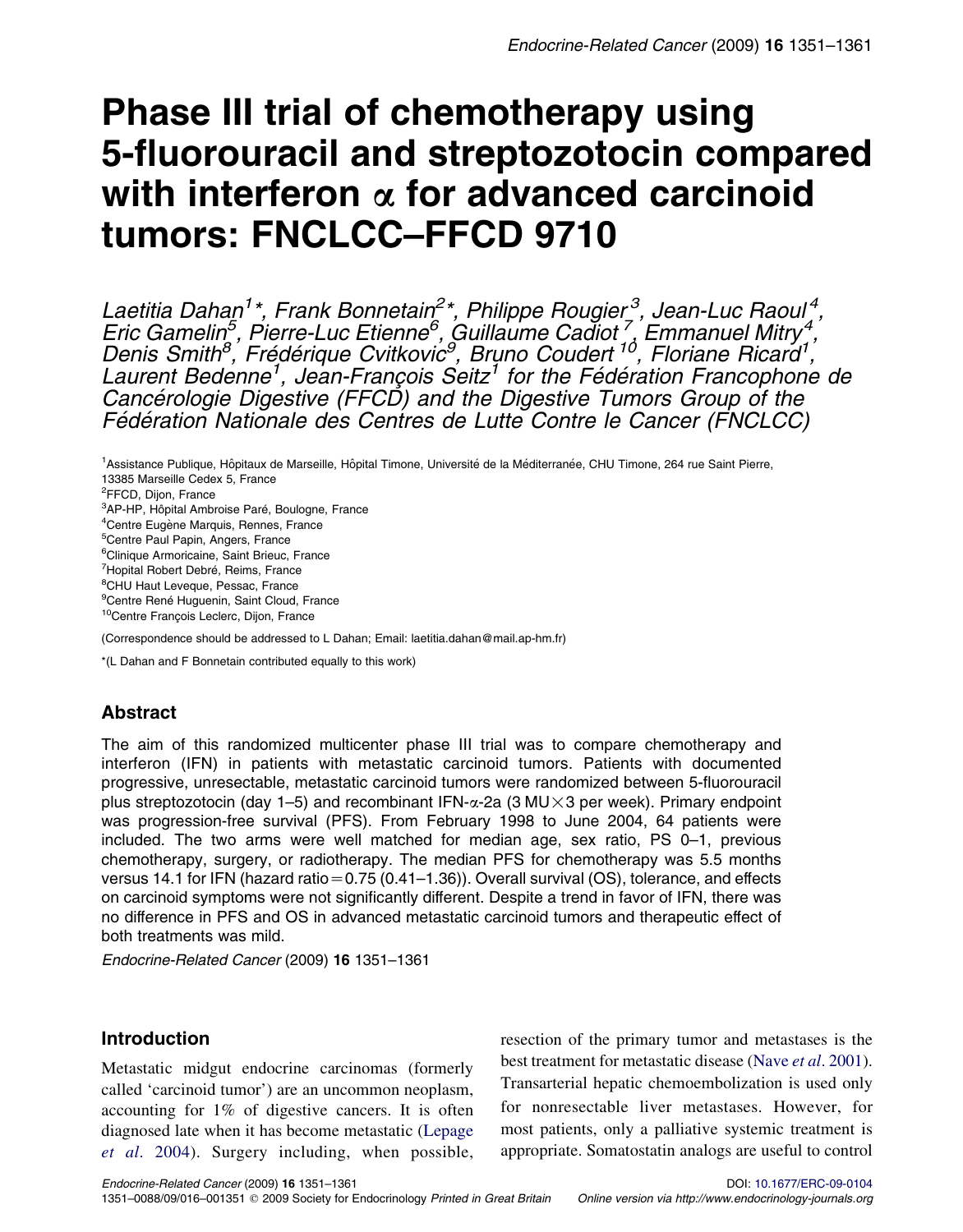hormonal symptoms and have a potential effect on tumor growth. Many chemotherapeutic agents have been evaluated but their effect on survival is unclear. Only four randomized studies have been conducted, and these showed that the best combination (5-fluorouracil (5-FU)–streptozotocin (STZ)) generated response rates from 16 to 33% ([Moertel & Hanley](#page-10-0) [1979,](#page-10-0) [Engstrom](#page-10-0) et al. 1984, Haller et al[. 1990,](#page-10-0) [Sun](#page-10-0) et al[. 2005](#page-10-0)). Biological therapy using human leukocyte interferon (IFN) was investigated in the 1980s by Oberg et al[. \(1983\).](#page-10-0) IFN- $\alpha$  primary stabilizes symptoms in functional tumor disease and, in some patients, an antiproliferative effect has been reported. The antitumoral effect is attributed to the inhibition of angiogenesis, induction of apoptosis, and interruption of the cell cycle ([Oberg 2000](#page-10-0)). IFN- $\alpha$  and somatostatin analogs are the main antisecretory drugs used in the treatment of these tumors. In a large study of patients with malignant carcinoid tumors and hepatic metastases receiving IFN- $\alpha$ , a biochemical response was obtained in 42%, and stabilization of tumor growth was reported in 39% [\(Oberg & Eriksson 1991\)](#page-10-0). A recent phase II study has suggested that IFN- $\gamma$  was well tolerated, but had no significant antiproliferative effects (Stuart et al[. 2004\)](#page-10-0). In contrast, a randomized trial showed that the addition of IFN- $\alpha$  to octreotide may delay tumor growth in patients with midgut carcinoid tumors compared with octreotide alone (Kolby et al[. 2003\)](#page-10-0). Only one trial compared the 5-FU–STZ combination with recombinant IFN-a; it showed tumor response rates as high as 50% in the immunotherapy group. However, this was a limited series that included only 20 patients and no tumor response in the chemotherapy arm was observed (Oberg et al[. 1989\)](#page-10-0).

Therefore, because of the potential therapeutic effects of IFN in this disease, a randomized multicenter phase III trial was conducted by the Fédération Nationale des Centres de Lutte Contre le Cancer (FNCLCC) and Fédération Francophone de Cancerologie Digestive (FFCD) among patients with a progressive metastatic endocrine tumor to compare IFN-a to a combination of STZ and 5-FU.

# Patients and methods

# Patient selection

Eligibility criteria were: histologically or cytologically confirmed unresectable malignant carcinoid tumor, i.e. well-differentiated endocrine carcinoma on hematoxylin–eosin staining, with positive Grimelius staining and with chromogranine A expression by immunochemistry; documented tumor progression according to WHO criteria as judged by computed tomography (CT), and/or biochemical progression according to levels of urinary 5-hydroxyindoleacetic acid (5-HIAA; increase in levels of 5-HIAA of more than 25%) documented during the 12 months before the enrollment; prior chemotherapy  $> 6$  weeks; WHO PS of 0–2; age  $>$  18 years and  $\leq$  75 years; white blood cells (WBC) >4000/mm<sup>3</sup>, neutrophils  $\geq$ 2000/mm<sup>3</sup>, and hemoglobin  $\geq 10$  g/dl; platelets  $\geq 100$  000/mm<sup>3</sup>, serum bilirubin  $\leq$ twice the upper limit of normal (ULN), aspartate aminotransferase (AST)  $\leq$  4 times ULN, alkaline phosphatase  $\leq$  4 times ULN, and serum creatinine  $\langle 130 \text{ \mu}$ mol/l; proteinuria  $\langle 0.5 \text{ g}/24 \text{ h}$ , glycemia  $\leq 1.25$  times ULN, and life expectancy  $\geq$  12 weeks.

Exclusion criteria were: prior immunotherapy by IFN or other cytokines; prior chemotherapy  $<6$  weeks before enrollment; prior radiotherapy to the primary area of measurable disease; myocardial infarction; history of major psychiatric disease; history of epilepsy, brain metastases, and pregnancy.

Written informed consent was obtained from all patients. The protocol was approved by the Regional Ethics Committee (Marseille).

# Design of the study and randomization

## Clinical and biochemical work up

Pre-treatment evaluation included a full medical history, physical examination, hematologic, and biochemical analysis. Radiological (CT) evaluation of the tumor and 24 h collection of urine for 5-HIAA were also performed.

After confirming the eligibility criteria, all registered patients were randomized 1:1 through a minimization program at the FFCD center (Dijon, France) by fax or phone: in arm A, 5-FU plus STZ, or in arm B recombinant IFN-a-2a (IFN; ROFERON supplied by Roche).

Patients were stratified by WHO PS (0, 1, or 2), prior chemotherapy and/or immunotherapy (yes or no), and participating institutions.

# Treatment plan

In arm A, chemotherapy was administered i.v. using a central catheter. Every 6-week cycle consisted of five administrations of 5-FU (400 mg/m<sup>2</sup> per day) by 2 h i.v. infusion (day 1–5), in combination with five administrations of STZ (500 mg/m<sup>2</sup> per day) by 2 h i.v. infusion (day  $1-5$ ). In arm B, IFN- $\alpha$  (ROFERON) was administered continuously at doses of  $3 \times 10^6$ three times a week by s.c. injection (6-week cycle).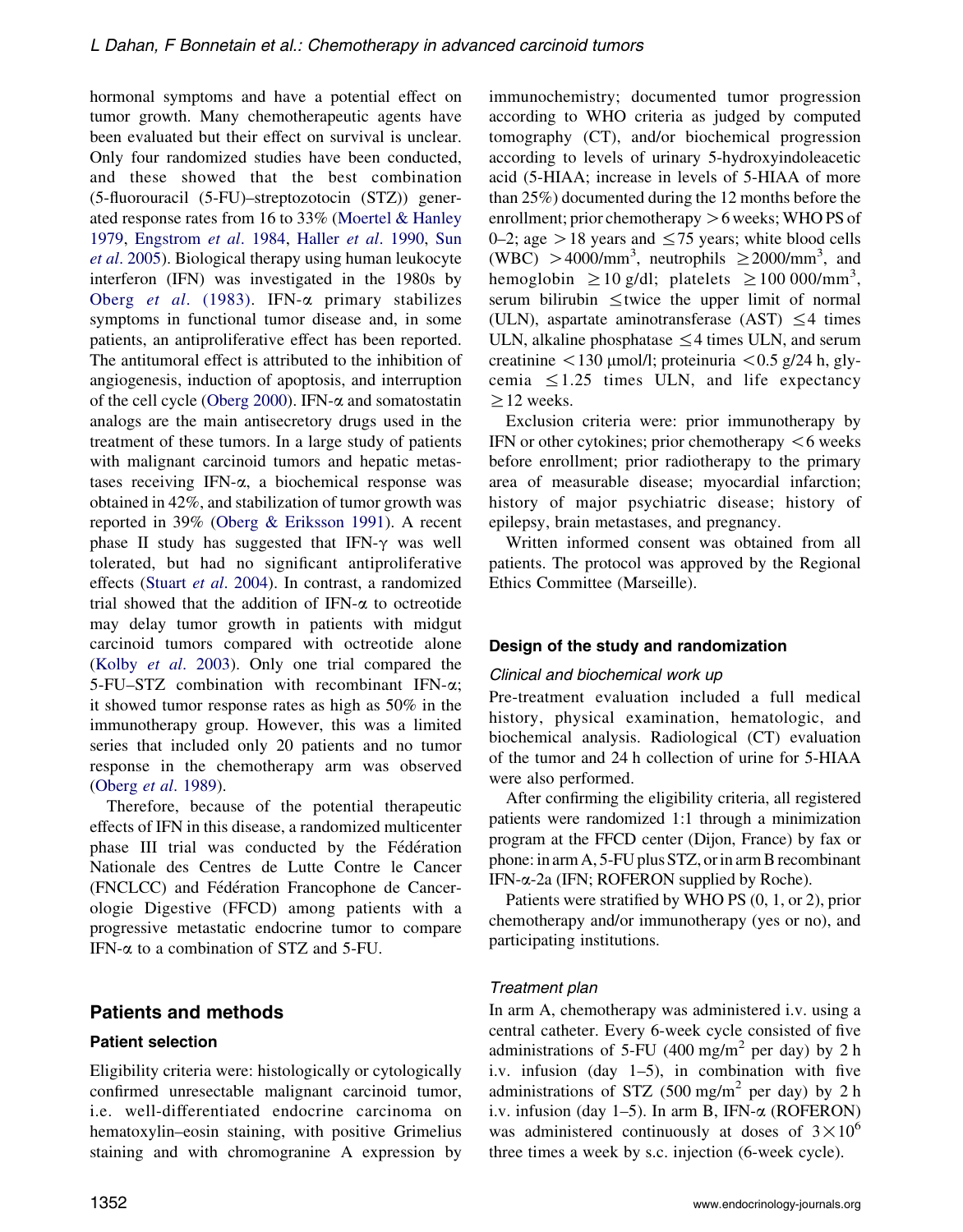In each arm, treatment was planned for at least 12 weeks (two cycles) and for a maximum of eight cycles. After eight cycles, patients experiencing stabilization of the disease or an objective response pursued the allocated therapy. Treatment was stopped in case of disease progression (tumoral or biochemical), limiting toxicities, or patient request. Then further treatments were chosen by the referent clinician including the possibility of cross over. Surgical or radiotherapy treatments were allowed after an objective response and evaluation of the toxicity.

Concomitant treatments with somatostatin analogs were allowed in patients suffering from significant carcinoid symptoms. In arm A, corticoids and setron were advised to prevent nausea. In arm B, paracetamol was advised to treat flu-like syndrome if necessary.

## Dose adjustment

At the first occurrence of grade 3 or 4 toxicity, treatment was interrupted until recovery to grade 2 toxicity or less. Then treatment was pursued with a 50% reduction in the original dose. A second occurrence of any grade 3 or 4 toxicity led to a further 50% reduction. Any dose reduction was permanent. No dose escalation was permitted. Treatment was stopped if the patient had not recovered to grade 2 toxicity or less within 6 weeks or if other grade 3–4 toxicities occurred. STZ was stopped in case of proteinuria  $> 0.5$  g/24 h or creatinemia  $> 200$  µmol/l.

## Evaluation and follow up

After randomization, the patients had a complete clinical examination every 6 weeks during which the following were measured: WHO PS; weight; number of stools/day; number of flush/day during the week before; laboratory investigations (platelets, WBC, hemoglobin, creatinine, glycemia, biochemical markers, transaminases, alkaline phosphatases, bilirubin and proteinuria).

Radiological assessment and biochemical evaluation including 5-HIAA levels and enolase neuro specific (NSE) were performed every 12 weeks. Based on CT imaging, the tumor response was classified according to WHO criteria: complete response was defined as a complete disappearance of all tumor lesions; partial response was defined as a 50% reduction in the product of perpendicular tumor diameters without the appearance of new metastases; stable disease was defined as  $150\%$  reduction, but no  $>25\%$  increase in the product of perpendicular diameters; and progressive disease was defined as more than a 25% increase in the product of perpendicular diameters or the appearance of new

metastases. The biochemical response was defined as more than a 50% reduction in the initial 5-HIAA level (mean value in two urine samples collected in a 24 h period) lasting for 1 month. Biochemical progression was defined as more than a 25% increase in 5-HIAA level.

All toxicities were graded according to WHO criteria every 6 weeks. Serious adverse events were also recorded within 24 h.

After ending the treatment, follow up information was available for all patients every 12 weeks until progression or death.

# Statistical methods

This phase III study was designed to evaluate 1-year progression-free survival (PFS) as the primary endpoint. It was planned to include 120 patients, to observe 38 progressions or deaths, in order to detect an expected improvement in 1-year PFS from 55% [\(Engstrom](#page-10-0) *et al.* 1984) to 80% (bilateral  $\alpha$ =5% and  $\beta$ =20%) in the IFN arm. The trial was closed early, after enrollment of 64 patients, due to insufficient recruitment. However, with 46 observed deaths or progression at the data cut off, the plan number of events was achieved. All analyses were performed on a strict intent to treat principle (all included patients whatever the eligibility criteria and treatment received). As exploratory analyses, we have also performed a per-protocol analysis of PFS, time to progression (TTP), and WHO tumor response among midgut primary localization patients and excluding patients who have received 5-FU–STZ before randomization and patients who did not receive at least one cycle of treatment.

Qualitative and continuous variables have been described using percent and mean (S.D.) and median (minimum–maximum) respectively, and then compared using the  $\chi^2$  or Fisher exact test and the Mann and Whitney nonparametric test respectively.

The PFS was defined as the time between randomization and the first sign of progression (biochemical or tumoral according WHO criteria) or death. Patients alive without progression were censored at the last follow up. For exploratory purpose, we have also studied PFS definition including only tumoral progression (WHO criteria) or death.

Secondary endpoints were: the TTP defined as the time between randomization and the first sign of biochemical or tumoral progression; patients who were alive or had died without progression were censored at the last follow up. Overall survival (OS) was defined as the time between randomization and death (all causes).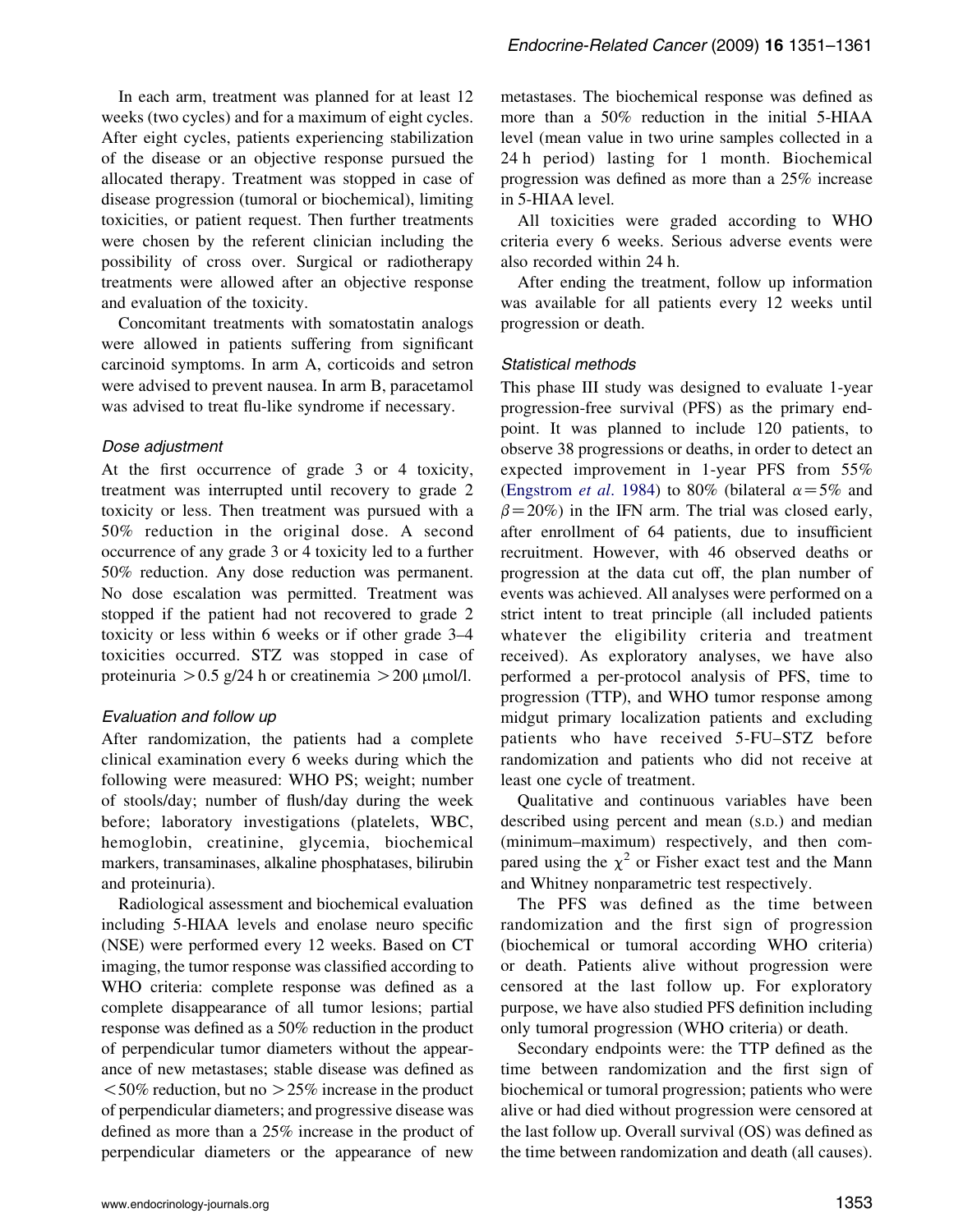Tolerance and carcinoid symptoms were also studied. Median follow up was calculated according to reverse Kaplan–Meier estimates.

Survival curves were plotted using Kaplan–Meier estimates and were described using median (95% CI) and 1- and 2-year survival rates. Survival curves were compared using log-rank tests. A univariate Cox model was used to calculate the hazard ratio (HR) with a 95% CI. No interim analysis was planned. All analyses were performed using Stata software (v8, College Station, TX, USA) at the 0.05 level of significance.

# **Results**

Between February 1998 and June 2004, 64 patients (35 men and 29 women) were included in 23 centers: 32 patients in each arm. One patient in the chemotherapy arm had already received one cycle of IFN. While major eligibility criteria were respected, 13 patients and 14 patients did not meet minor biochemical or hematological eligibility criteria in arm A and arm B respectively, and three patients were lost of follow up in arm B. However, the 64 patients were included in the intent to treat analyses (Fig. 1). At the cut off date, the median follow up was 46 months (range 1–83).

## Patients' characteristics

Patients' characteristics are summarized in [Table 1.](#page-4-0) The mean age was 60 years (S.D. 10 years). The WHO performance status 0–1 was 88 and 85% in the chemotherapy and IFN arms respectively. Among the 64 patients randomized, 40 (63%) were midgut carcinoid (72% in the chemotherapy arm and 53% in the IFN arm), 2 (6%) were hindgut carcinoid (one in each arm), and 9 were foregut carcinoid (12% in the chemotherapy arm and 15% in the IFN arm); other locations had elevated 5-HIAA with or without carcinoid symptoms at the study entry. Out of 64 patients, 63 had progressive and measurable disease according to WHO criteria during the 12 months before inclusion; only one patient had biochemical progression only and no measurable target. Arms A and B were well matched for age, sex, biochemical



Figure 1 Consort diagram of the study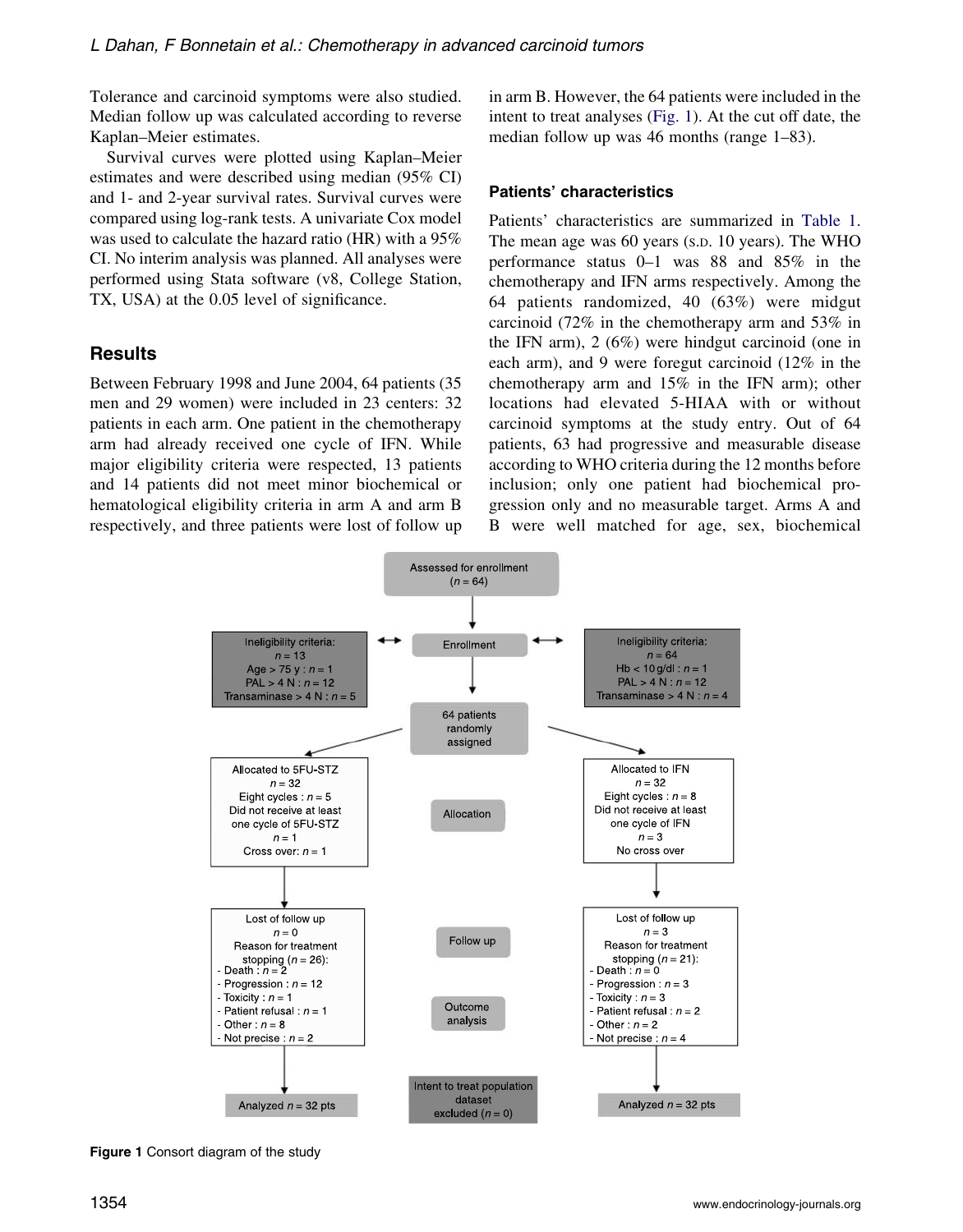<span id="page-4-0"></span>

| <b>Table 1</b> Patients' demographics and clinical characteristics |
|--------------------------------------------------------------------|
|--------------------------------------------------------------------|

|                                       | 5-FU-STZ |                                   | IFN            |               |      |
|---------------------------------------|----------|-----------------------------------|----------------|---------------|------|
|                                       | n        | %                                 | n              |               | $\%$ |
| Patients                              | 32       |                                   | 32             |               |      |
| Age (years)                           |          |                                   |                |               |      |
| Median                                |          | 59                                |                | 63            |      |
| Range                                 |          | $37 - 78$                         |                | $39 - 75$     |      |
| Female sex                            | 14       | 44                                | 15             |               | 47   |
| WHO PS                                |          |                                   |                |               |      |
| 0                                     | 14       | 44                                | 12             |               | 38   |
| 1                                     | 14       | 44                                | 15             |               | 47   |
| $\overline{2}$                        | 3        | 9                                 | 1              |               | 3    |
| Missing                               | 1        | 3                                 | 4              |               | 13   |
| Primary tumor location                |          |                                   |                |               |      |
| Midgut                                |          |                                   |                |               |      |
| Small bowel                           | 20       | 63                                | 15             |               | 47   |
| Appendix                              | 1        | 3                                 | 0              |               | 0    |
| Colon                                 | 1        | 3                                 | 0              |               | 0    |
| Colon and small bowel                 | 1        | 3                                 | $\overline{2}$ |               | 6    |
| Hindgut                               |          |                                   |                |               |      |
| Rectum                                | 1        | 3                                 | 1              |               | 3    |
| Foregut                               |          |                                   |                |               |      |
| Pancreas                              | 2        | 6                                 | 4              |               | 12   |
| Lung                                  | 2        | 6                                 | 1              |               | 3    |
| Undetermined                          | 0        | 0                                 | 2              |               | 6    |
| Unknown                               | 4        | 12                                | 7              |               | 22   |
| Metastasis location                   |          |                                   |                |               |      |
| Liver                                 | 28       | 88                                | 26             |               | 81   |
| Lung                                  | 3        | 9                                 | 2              |               | 6    |
| Lymph nodes                           | 17       | 53                                | 9              |               | 28   |
| Peritoneum                            | 4        | 13                                | $\overline{2}$ |               | 6    |
| <b>Bones</b>                          | 5        | 16                                | 1              |               | 3    |
| Other                                 | 4        | 13                                | 1              |               | 3    |
| Prior therapy                         |          |                                   |                |               |      |
| Chemotherapy                          | 4        | 13                                | 3              |               | 9    |
| Immunotherapy                         | 0        | 0                                 | 0              |               | 0    |
| Surgery                               | 23       | 72                                | 19             |               | 59   |
| Radiotherapy                          | 2        | 6                                 | 0              |               | 0    |
| Chemoembolization                     | 1        | 3                                 | 1              |               | 3    |
| Concomitant treatment                 | 6        | 19                                | 5              |               | 16   |
| with somatostatin<br>analogs          |          |                                   |                |               |      |
| Median cycles of therapy administered |          |                                   |                |               |      |
|                                       |          | 3                                 |                | 5             |      |
| Median                                |          | $0 - 8$                           |                | $0 - 8$       |      |
| Range                                 |          |                                   |                |               |      |
| Biochemical tumoral<br>marker         |          | Median (min-max) Median (min-max) |                |               |      |
| NSE $(\mu g/l)^a$                     |          | $9(1 - 459)$                      |                | $9(2 - 27.5)$ |      |
| 5-HIAA (μmol/24 h) <sup>b</sup>       |          | 102 (15-2840)                     |                | 101 (3-2321)  |      |

<sup>a</sup>normal value  $\lt 12.5$   $\mu$ g/L.<br>bnormal value  $\lt 47$  umol/2

 $^{\text{b}}$ normal value < 47 µmol/24 h.

markers, prior treatments (chemotherapy, immunotherapy, and surgery), and the presence of liver metastases. However, lymph node metastases were more frequent in the 5-FU–STZ arm  $(P=0.012)$ . Four patients (13%) in arm A and three patients (9%) in arm B had received chemotherapy more than 6 weeks before enrollment. Among them, five patients received

5-FU–STZ (three in arm A and two in arm B) but they had stable disease, and chemotherapy was stopped more than 6 weeks before enrollment. Others had received 5-FU monotherapy. At inclusion, seven patients in arm A and nine patients in arm B had normal level of urinary 5-HIAA.

In each arm, one patient (3%) had undergone hepatic transarterial chemoembolization for liver metastases before randomization.

#### Treatment delivery

The median number of IFN cycles was 5 in arm B; three patients did not receive at least one cycle of IFN and eight patients received eight cycles. In arm A, the median number of cycle of 5-FU–STZ was 3; one patient did not receive at least one cycle of 5-FU–STZ and five patients received eight cycles.

#### Toxicity

The distribution of maximum grade toxicities for each arm is shown in [Table 2](#page-5-0). There were no significant differences in grade 3–4 toxicities between two arms. In contrast, the occurrence of (grade 1–4) hematological toxicities and fever was more frequent in the IFN arm ( $P < 0.05$ ), whereas renal toxicity (grade 1–2) proteinuria) and nausea were more frequent in the FU–STZ arm  $(P<0.05)$ .

#### Carcinoid symptoms

Both chemotherapy and IFN- $\alpha$  gave a similar degree of control of carcinoid symptoms during treatments [\(Table 2](#page-5-0)). During treatment cycles, the mean number of stools per day during the week preceding the cycle was 2.1 (S.D. 1.4) and 2.3 (S.D. 2.0) in arm A and B respectively, while the mean number of episodes of flushing per day in the week preceding the cycle was 1 (S.D. 2.0) and 0.5 (S.D. 1.2) in arm A and B respectively, but treatment with somatostatin analogs was allowed (octreotide 30 mg/month). After two cycles of treatment, the mean of stools per day had decrease in the 5-FU–STZ arm, while it was similar in the IFN arm respectively  $(P=0.0721)$ :  $-0.78$  (s.p. 1.37) and 0.06 (S.D. 1.21). After two cycles, the mean number of episodes of flushing per day had decrease in the 5-FU–STZ arm and in the IFN arm respectively  $(P=0.26)$ :  $-0.50$  (s.p. 1.83) and  $-0.50$  (s.p. 1.03).

#### Best response according to WHO criteria

There was no complete response in either arm. In the chemotherapy arm, one patient (3%) had a partial response, while three patients (9%) had a partial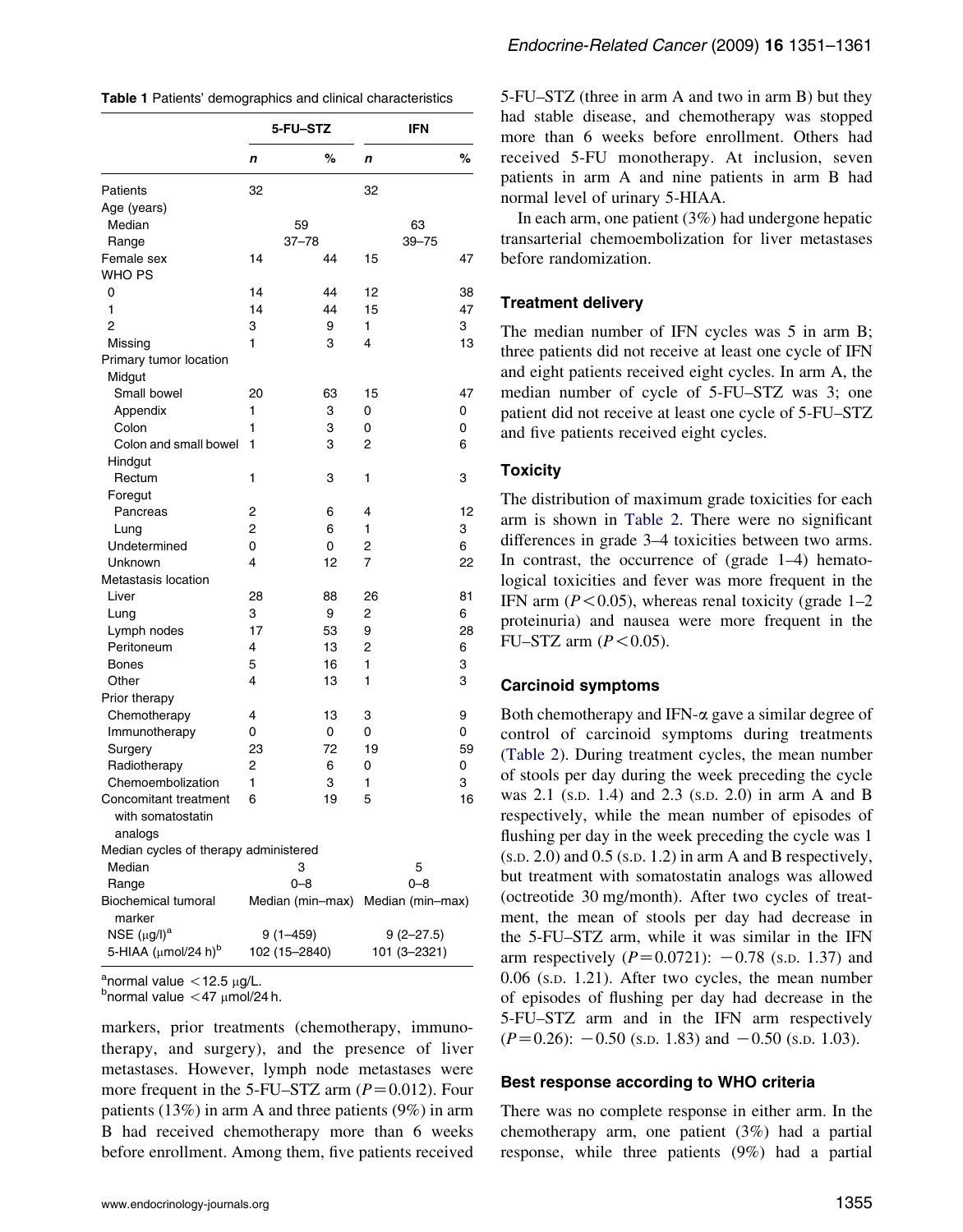## <span id="page-5-0"></span>L Dahan, F Bonnetain et al.: Chemotherapy in advanced carcinoid tumors

|                                            |                   | Grade 1-4     | Grade 3-4   |                   |              |                |
|--------------------------------------------|-------------------|---------------|-------------|-------------------|--------------|----------------|
| <b>Toxicities</b>                          | 5-FU-STZ $(n=32)$ | IFN $(n=32)$  | $P^{\rm a}$ | 5-FU-STZ $(n=32)$ | IFN $(n=32)$ | $P^{\rm a}$    |
| Anemia                                     | 2(6%)             | 9(28%)        | 0.037       | 2(6%)             | 1(3%)        | <b>NS</b>      |
| Leukopenia                                 | 3(9%)             | 14 (44%)      | 0.001       | $0(0\%)$          | $0(0\%)$     | <b>NS</b>      |
| Neutropenia                                | 4(13%)            | 14 (44%)      | 0.003       | $0(0\%)$          | 1(3%)        | <b>NS</b>      |
| Thrombocytopenia                           | 3(9%)             | 4(13%)        | <b>NS</b>   | 1(3%)             | $0(0\%)$     | <b>NS</b>      |
| Overall hematological toxicities           | 10 (31%)          | 20 (63%)      | 0.003       | 3(9%)             | 2(6%)        | <b>NS</b>      |
| Creatininemia                              | 6(19%)            | 2(6%)         | <b>NS</b>   | $0(0\%)$          | $0(0\%)$     | <b>NS</b>      |
| Proteinuria                                | 13 (41%)          | 2(6%)         | 0.001       | $0(0\%)$          | $0(0\%)$     | <b>NS</b>      |
| Nausea                                     | 16 (50%)          | 7(22%)        | 0.044       | 2(6%)             | 1(3%)        | <b>NS</b>      |
| Vomiting                                   | 9(28%)            | 5(16%)        | <b>NS</b>   | 2(6%)             | 1(3%)        | <b>NS</b>      |
| Diarrhea                                   | 14 (44%)          | 17 (53%)      | <b>NS</b>   | 2(6%)             | 2(6%)        | <b>NS</b>      |
| Fever                                      | 2(6%)             | 8(25%)        | 0.028       | $0(0\%)$          | 1(3%)        | <b>NS</b>      |
| Asthenia                                   | 21 (66%)          | 19 (59%)      | <b>NS</b>   | 3(9%)             | 3(9%)        | <b>NS</b>      |
| Pain                                       | 18 (56%)          | 17 (53%)      | <b>NS</b>   | 2(6%)             | 1(3%)        | <b>NS</b>      |
| Overall toxicities                         | 29 (91%)          | 27 (84%)      | <b>NS</b>   | 11 (34%)          | 8 (25%)      | <b>NS</b>      |
| <b>Carcinoid symptoms during</b>           |                   |               |             |                   |              | P <sup>b</sup> |
| treatments                                 |                   | Mean $(s.p.)$ |             | Mean $(s.p.)$     |              |                |
| Number of episodes of flushing per day     |                   | 1.0(2.1)      |             | 0.5(1.2)          |              | <b>NS</b>      |
| during week before                         |                   |               |             |                   |              |                |
| Cycle 1                                    |                   | 1.2(2.3)      |             | 0.8(1.8)          |              | <b>NS</b>      |
| Cycle 2                                    |                   | 0.8(1.4)      |             | 0.5(1.3)          |              | <b>NS</b>      |
| Cycle 3                                    |                   | 0.3(0.8)      |             | 0.5(1.2)          |              | <b>NS</b>      |
| Cycle 4                                    |                   | 0.3(1.1)      |             | 0.6(1.3)          |              | <b>NS</b>      |
| Cycle 5                                    |                   | 0.3(0.7)      |             | 0.7(1.4)          |              | <b>NS</b>      |
| Cycle 6                                    |                   | 0.1(0.3)      |             | 0.2(0.6)          |              | <b>NS</b>      |
| Cycle 7                                    |                   | 0.6(0.9)      |             | 0.2(0.4)          |              | <b>NS</b>      |
| Cycle 8                                    |                   | 0.3(0.5)      |             | 0.3(0.5)          |              | <b>NS</b>      |
| Number of stool per day during week before |                   | 2.1(1.4)      |             | 2.3(2.0)          |              | <b>NS</b>      |
| Cycle 1                                    |                   | 2.2(1.8)      |             | 2.4(2.7)          |              | <b>NS</b>      |
| Cycle 2                                    |                   | 2.5(2.3)      |             | 2.3(1.9)          |              | <b>NS</b>      |
| Cycle 3                                    |                   | 1.7(1.1)      |             | 2.3(2.2)          |              | <b>NS</b>      |
| Cycle 4                                    |                   | 1.3(0.9)      |             | 2.2(2.1)          |              | <b>NS</b>      |
| Cycle 5                                    |                   | 2.1(2.2)      |             | 2.2(2.2)          |              | <b>NS</b>      |
| Cycle 6                                    |                   | 2.2(2.2)      |             | 1.7(1.3)          |              | <b>NS</b>      |
| Cycle 7                                    |                   | 1.5(1.7)      |             | 1.8(1.8)          |              | <b>NS</b>      |
| Cycle 8                                    |                   | 2.3(2.1)      |             | 1.6(1.0)          |              | <b>NS</b>      |

Table 2 Treatment-related toxicities according to WHO criteria and carcinoid symtoms according to treatment arm

<sup>a</sup>Fisher exact test.

**b**Mann and Whitney test.

response in the IFN arm. The rates of stable disease and response were 56% (18 patients) and 63% (20 patients) in the chemotherapy and IFN arm respectively  $(P=0.12;$  [Table 3](#page-6-0)). Disease control was achieved in 19 patients (59%) in the chemotherapy arm and 23 patients (72%) in the IFN arm. Among the four patients in partial response according to WHO criteria, three had small bowel primary localization (one in 5-FU–STZ and two in IFN arm) and one patient had an undetermined primary localization.

In per-protocol analysis (among 36 midgut patients receiving at least one cycle of treatment and who did not have received 5-FU–STZ before randomization), in the chemotherapy arm, one patient (5%) had a partial response, while two patients (13%) had a partial response in the IFN arm. The rates of stable disease and response were 60% (12 patients) and 75% (12 patients) in the chemotherapy and IFN arm respectively  $(P=0.31)$ . Disease control was achieved in 13 patients (65%) in the chemotherapy arm and 14 patients (88%) in the IFN arm.

## Progression-free survival

In the chemotherapy arm, 14 (43%) patients had progression according to WHO criteria and 7 patients had biochemical progression only (22%), 6 patients died without progression, and 5 patients were alive without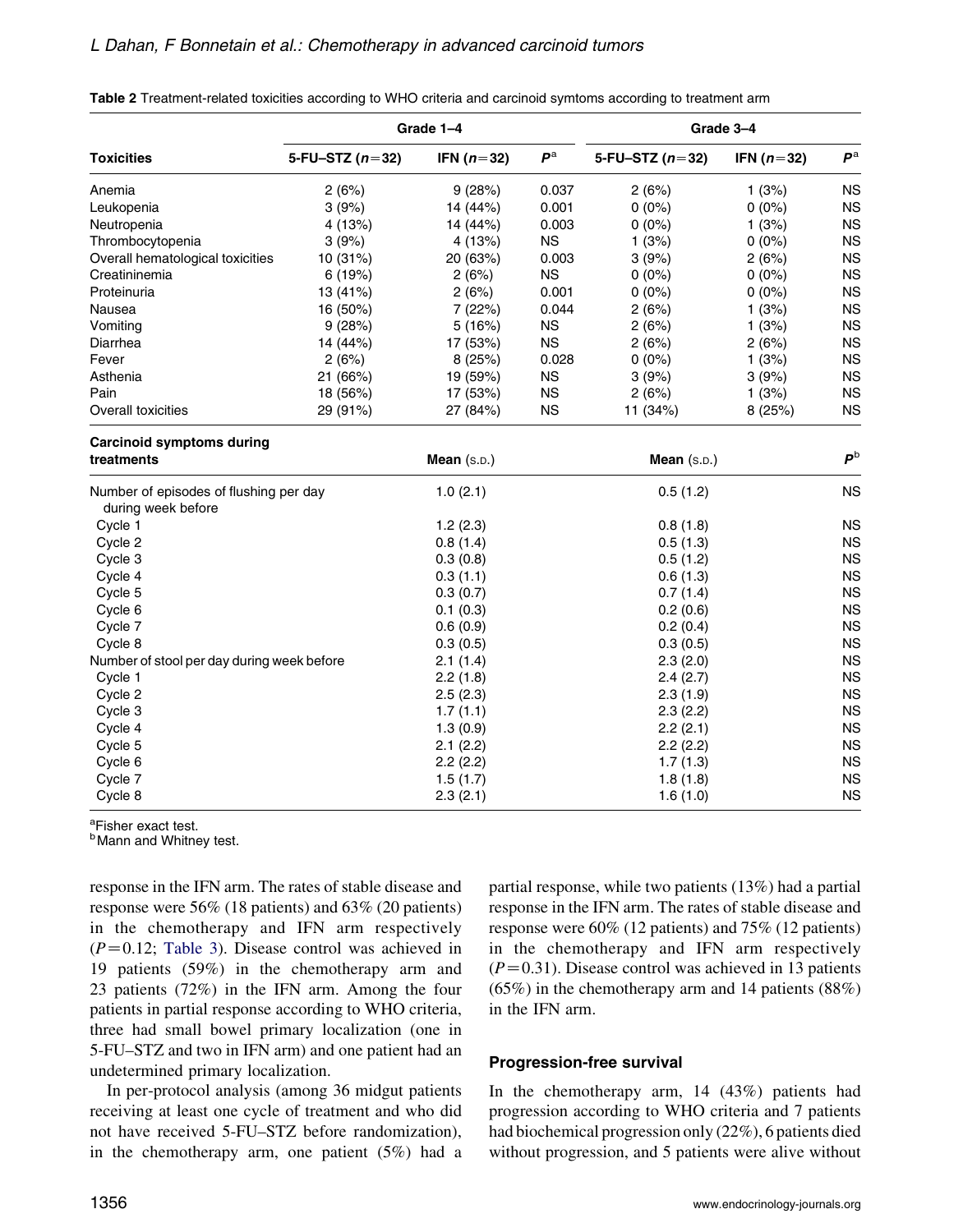|                                                        | 5-FU-STZ $(N=32)$ |                   |    | IFN $(N=32)$     |                     |    |      |
|--------------------------------------------------------|-------------------|-------------------|----|------------------|---------------------|----|------|
|                                                        | N                 |                   | %  | $\boldsymbol{N}$ |                     | %  | P    |
| Best response therapy according to WHO criteria        |                   |                   |    |                  |                     |    |      |
| Complete                                               | 0                 |                   | 0  | 0                |                     | 0  |      |
| Partial                                                | 1                 |                   | 3  | 3                |                     | 9  |      |
| Stability                                              | 18                |                   | 56 | 20               |                     | 63 |      |
| Progression                                            | 10                |                   | 31 | 3                |                     | 9  |      |
| Missing                                                | 3                 |                   | 9  | 6                |                     | 19 |      |
| Tumor progression at data cut off                      |                   |                   |    |                  |                     |    |      |
| <b>WHO</b> criteria                                    | 14                |                   | 43 | 10               |                     | 31 |      |
| Biochemical progression only                           | 7                 |                   | 22 | 3                |                     | 9  |      |
| No progression                                         | 9                 |                   | 28 | 14               |                     | 44 |      |
| Missing                                                | $\overline{c}$    |                   | 6  | 5                |                     | 16 |      |
| Death                                                  | 16                |                   | 50 | 13               |                     | 41 |      |
| Progression-free survival (PFS)                        |                   | $n = 32$          |    |                  | $n = 32$            |    |      |
| Median PFS in months (95% CI)                          |                   | $5.5(2.9-25)$     |    |                  | $14.1 (6.7 - 21.2)$ |    | 0.34 |
| 1-year PFS rate (95% CI)                               |                   | 44% (26-60)       |    |                  | 51% (31-68)         |    |      |
| 2-year PFS rate (95% CI)                               |                   | 34% (18-50)       |    |                  | 26% (11-44)         |    |      |
| Progression-free survival (PFS) according WHO criteria |                   | $n = 32$          |    |                  | $n = 32$            |    |      |
| Median PFS (95% CI)                                    |                   | $7.3(3.0 - 25.0)$ |    |                  | 14.1 (7.6-NR)       |    | 0.25 |
| 1-year PFS (95% CI)                                    |                   | 46% (28-62)       |    |                  | 53% (32-70)         |    |      |
| 2-year PFS (95% CI)                                    |                   | 35% (19-52)       |    |                  | 33% (14-52)         |    |      |
| Time to progression (TTP)                              |                   | $n = 32$          |    |                  | $n = 32$            |    |      |
| Median TTP in months (95% CI)                          |                   | $8.5(2.9 - 60.4)$ |    |                  | 19.6 (6.7-NR)       |    | 0.21 |
| 1-year TTP cumulative rate (95% CI)                    |                   | 52% (35-70)       |    |                  | 38% (23-60)         |    |      |
| 2-year TTP cumulative rate (95% CI)                    |                   | 55% (39-74)       |    |                  | 55% (36-77)         |    |      |
| Overall survival (OS)                                  |                   | $n = 32$          |    |                  | $n = 32$            |    |      |
| Median OS in months (95% CI)                           |                   | 30.4 (21-NR)      |    |                  | 44.3 (23-59)        |    | 0.83 |
| 1-year OS                                              |                   | 81% (63-91)       |    |                  | 89% (68-96)         |    |      |
| 2-year OS                                              |                   | 70% (50-83)       |    |                  | 70% (47-85)         |    |      |

#### <span id="page-6-0"></span>Table 3 Response to therapy according to treatment group

progression (Table 3). In the IFN arm, ten (31%) patients had progression according to WHO criteria and three patients had biochemical progression only (9%), six patients died without progression, and ten patients were alive without progression (Table 3).

Statistically significant difference in PFS was not observed according to the treatment arm (log-rank  $P=0.34$ ; [Fig. 2a](#page-7-0)). However, the median PFS was 5.5 months (95% CI: 2.9–25.0) in the chemotherapy arm and 14.1 months (95% CI: 6.7–21.2) in the IFN arm, and 1-year PFS was respectively 44% (95% CI: 26–60%) and 51% (95% CI: 31–68%). The univariate Cox HR was 0.75 (95% CI: 0.41–1.36). However, there is a clinically relevant difference in PFS, but this trial has not sufficient power to detect it.

In per-protocol analysis (among 36 midgut patients receiving at least one cycle of treatment and who did not have received 5-FU–STZ before randomization), the median PFS was 8.5 months (95% CI: 2.8–43.6) in the chemotherapy arm and 14.1 months (95% CI: 7.6–NR) in the IFN arm (log-rank  $P=0.42$ ), and 1-year PFS was respectively 50% (95% CI: 27–69%) and 56% (95% CI: 30–76%).

## Progression-free survival according to WHO criteria only

Statistically significant difference in PFS was not observed according to the treatment arm (log-rank  $P=0.25$ ; [Fig. 2b](#page-7-0)). However, the median PFS was 7.3 months (95% CI: 3.0–25.0) in the chemotherapy arm and 14.1 months (95% CI: 7.6–NR) in the IFN arm, and 1-year PFS was respectively 46% (95% CI: 28–62%) and 53% (95% CI: 32–70%). The univariate Cox HR was 0.67 (95% CI: 0.35–1.32).

In per-protocol analysis, the median PFS was 13 months (95% CI: 2.8–43.6) in the chemotherapy arm and 19.7 months (95% CI: 9.5–NR) in the IFN arm (log-rank  $P=0.31$ ), and 1-year PFS was respectively 54% (95% CI: 30–73%) and 61% (95% CI:  $32-80\%$ ).

#### Time to progression

There was no significant difference in TTP according to the treatment arm (log-rank  $P=0.21$ ; [Fig. 3](#page-7-0)). However, the median TTP (patients free of progression) was 8.5 months (95% CI: 2.9–60.4) in the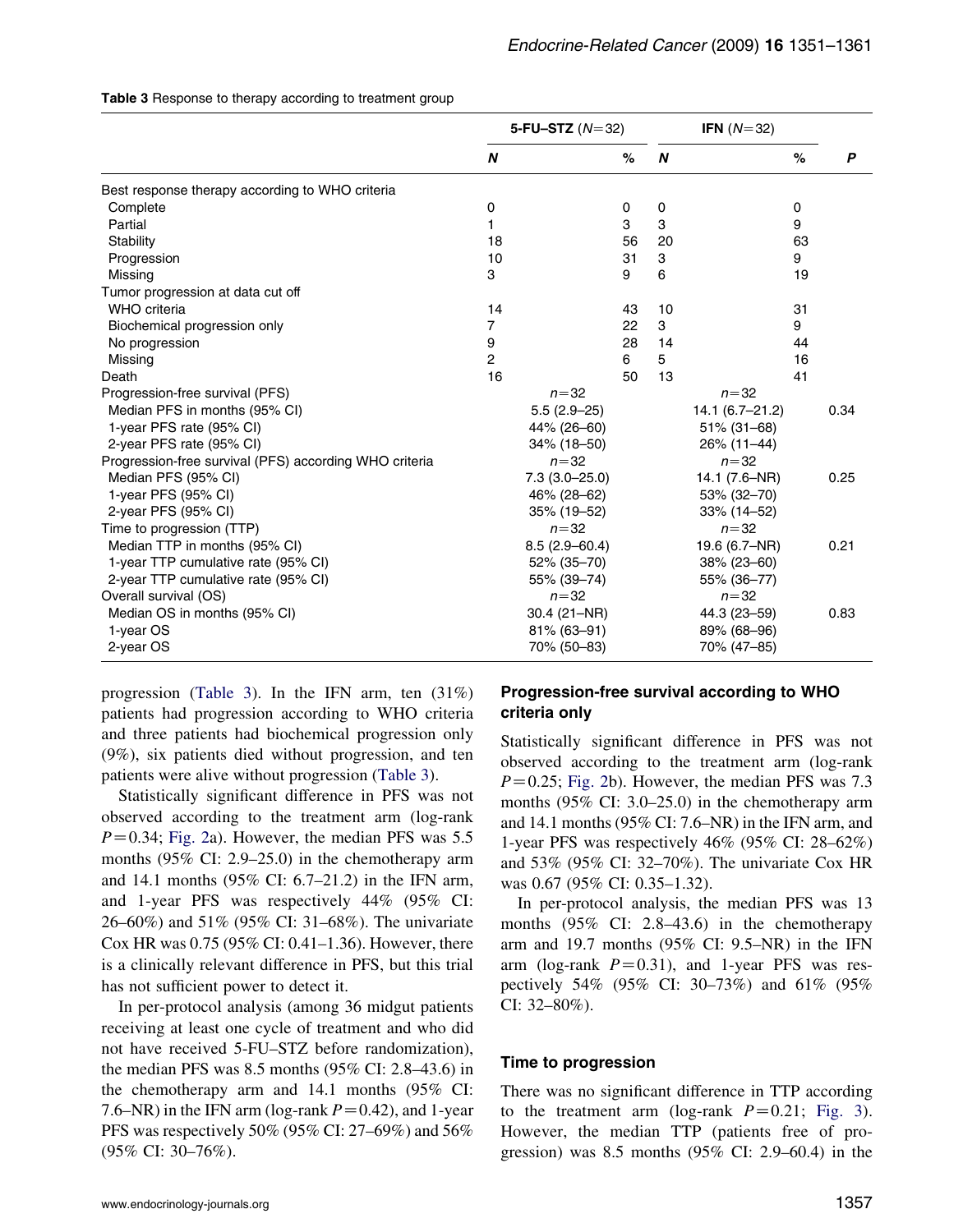<span id="page-7-0"></span>

Figure 2 (a) Progression-free survival (WHO criteria or biochemical progression or death) according to treatment arm (Kaplan–Meier estimation). (b) Progression-free survival (WHO criteria or death) according to treatment arm (Kaplan–Meier estimation).

chemotherapy arm and 19.6 months (95% CI: 6.7–NR) in the IFN arm [\(Table 3](#page-6-0)), and 1-year TTP was 52% (95% CI: 35–70%) and 38% (95% CI: 23–60%) respectively. The univariate Cox HR was 0.63 (95% CI: 0.31–1.30).

In per-protocol analysis (amongst 36 midgut patients receiving at least one cycle of treatment and who did not have received 5-FU–STZ before randomization), the median TTP was 13.2 months (95% CI: 2.9–60.4) in the chemotherapy arm and 19.2 months (95% CI: 7.6–NR) in the IFN arm (log-rank  $P=0.29$ ), and 1-year TTP was respectively 53% (95% CI: 29–72%) and 69% (95% CI: 40–86%).

## Overall survival

Out of 29 patients, 16 (50%) patients in the chemotherapy arm and 13 (41%) patients in the immunotherapy arm died respectively. As shown in



Figure 3 Time to progression (WHO criteria or biochemical progression) according to treatment arm.

[Table 3](#page-6-0), OS did not differ according to treatment (log-rank  $P = 0.83$ ). Median OS was 30.4 (21–NR) and 44 months (23–59) respectively (Fig. 4).

The 1-year OS rate was 81% (63–91%) in arm A and 89% (68–96%) in arm B, and the 2-year OS rate was 70% in the two groups. The univariate Cox HR was 0.92 (0.44–1.92).

## **Discussion**

Patients with midgut carcinoid tumor often present with widespread disease at the time of diagnosis, and curative surgery is therefore seldom possible. The introduction of somatostatin analogs has improved the management of carcinoid syndrome. However, because of generally low rates of response, there is still no standard systemic chemotherapy for patients with metastatic carcinoid tumors. On the basis of randomized published studies ([Moertel & Hanley](#page-10-0) [1979](#page-10-0), [Engstrom](#page-10-0) et al. 1984, Haller et al[. 1990,](#page-10-0)



| <sup>9</sup> ts at risk: |    | ຳ<br><u>.</u> | 24 | 36 | 48 | 60 |
|--------------------------|----|---------------|----|----|----|----|
| 5FU STZ                  | 32 | 23            | 19 |    |    |    |
| nterferon                | 29 | າາ<br>⋍       | 14 |    |    |    |
| on rank $P = 0.83$       |    |               |    |    |    |    |

Figure 4 Overall survival according to treatment arm.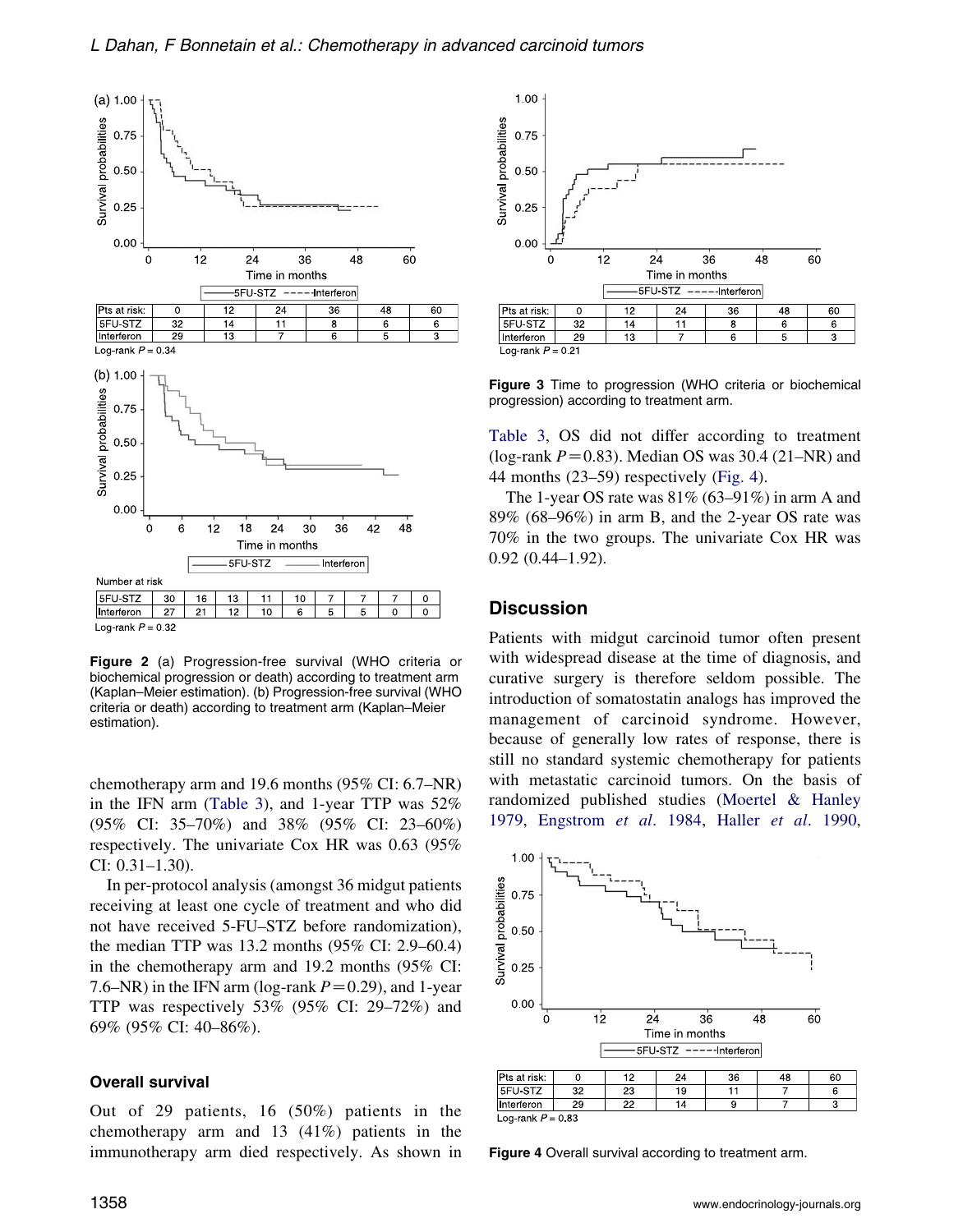Sun et al[. 2005](#page-10-0)), the efficacy of a combination of STZ and fluoropyrimidine is modest, but, in the absence of other active chemotherapy regimen, this combination has been widely used for the treatment of advanced carcinoid tumors in case of progressive disease [\(Conseil Scientifique de la FFCD 2003\)](#page-9-0). It has been shown that this regimen has an acceptable toxicity profile in the management of metastatic carcinoids [\(Gonzalez](#page-10-0) et al. 2003). Moreover, 5-FU–STZ combination was still a recommended option at the end of the study for patients with extrahepatic metastasis or hepatic metastasis after failure of transarterial hepatic chemoembolization even if the recent ENETS Consensus Conference did not recommend chemother-apy in midgut tumors [\(Eriksson](#page-10-0) et al. 2008).

IFN has proven antiproliferative effects in some tumors, including endocrine tumors. Recently, [Detjen](#page-9-0) et al[. \(2000\)](#page-9-0) showed the direct effects of IFN- $\alpha$  on the cell cycle with a prolongation of the S phase in neuroendocrine cells. The increase in fibrotic tissue or an antiangiogenic effect might be other mechanisms responsible for the antiproliferative effects of IFN-a (Dirix et al[. 1991](#page-9-0), [Oberg 1992\)](#page-10-0). However, no previous phase III trial, comparing chemotherapy with IFN- $\alpha$  on survival, has been reported. IFN dose used in this trial was chosen according to previous studies. Indeed, studies with increased dose have shown bad tolerance (Pavel et al[. 2006\)](#page-10-0).

Owing to the low incidence of carcinoid tumors and their heterogeneity, it is always difficult to conduct prospective trial in this disease, and this was the main reason for our study to fail to reach the planned inclusion. However, due to the long duration of the trial resulting in a median follow up of near 4 years, the number of required events for the planned power was achieved with 46 observed deaths or progressions. Our trial failed to demonstrate a significant PFS advantage because our initial hypothesis regarding differences in PFS was not reached with an observed HR of 0.75 instead of an expected HR of 0.37 resulting in about 20% power. This trial is the first phase III multicenter trial, which has compared recombinant IFN- $\alpha$  with a combination of 5-FU–STZ in a relatively large number of patients selected on strict criteria. Before entering this trial, all patients had to have a histologically proven metastatic carcinoid with a documented tumor progression in the preceding year. There was some evidence of activity in the two treatments arms, but no difference between them in term of response rate, stabilization of the disease, PFS, and OS.

There was a trend in favor of a better TTP and PFS for the IFN- $\alpha$  arm, which translated in a nonsignificant survival advantage in favor of IFN- $\alpha$ . Thus, we may conclude from our study that IFN may be considered as an active treatment and an alternative to chemotherapy for patients with carcinoid tumors and disease progression. Specifically, we observed that more patients had no progression in the IFN arm, and this effect may be due to the inhibitory effect of IFN on the growth of midgut carcinoid tumors.

In contrast to previous published trials, the response rate was very low (3%) in the chemotherapy arm but no severe toxicities, specially renal toxicity, were observed ([Moertel & Hanley 1979](#page-10-0), [Engstrom](#page-10-0) et al. [1984,](#page-10-0) Haller et al[. 1990](#page-10-0), Sun et al[. 2005\)](#page-10-0). Among three recent randomized studies comparing a combination of IFN plus somatostatin analogs (octreotide or lanreotide) versus somatostatin analogs alone, two failed to show a better antiproliferative effect of the combination (Faiss et al[. 2003,](#page-10-0) [Arnold](#page-9-0) et al. 2005). In contrast, the third, including only midgut carcinoid tumors, has shown a significantly reduced risk of tumor progression for patients treated with IFN- $\alpha$  (Kolby *et al.* 2003).

Our study failed to show a superiority of IFN; this result can probably be explained by the absence of arm without treatment and the sample size. Moreover, we have more midgut tumors in the chemotherapy arm, and we know the less favorable prognosis of foregut and hindgut tumors compared with midgut tumors. Both IFN and chemotherapy control disease progression in about two-third of patients.

Moreover, IFN and chemotherapy demonstrated a similar degree of control for the carcinoid symptom, but treatment with somatostatin analogs was allowed, and the frequency of diarrhea and flushing was low; this could underestimate the effect of IFN on symptoms. Regarding overall toxicity and tolerance to the treatments, there was no significant difference between the two arms for grade 3 and 4 side effects. However, the toxicity profile was different, and the median number of cycles of therapy was higher in the immunotherapy arm. Diarrhea might be a symptom of the carcinoid syndrome and cannot be attributed to the treatment only. Moreover, concurrent treatment with octreotide, for which a cytostatic effect has been reported in the PROMID study, could be a potential confounder in trials, but, in our study, the rate of concomitant treatment with somatostatin analogs was similar in both arms [\(Arnold](#page-9-0) et al. 2009).

In summary, based on our study, immunotherapy with IFN- $\alpha$  as well as a chemotherapy using a combination of 5-FU–STZ induces very few objective responses (9 and 3% respectively), but is able to stop disease progression in about two-third of patients (72 and 59% respectively). Moreover, there was no significant difference between the two treatments for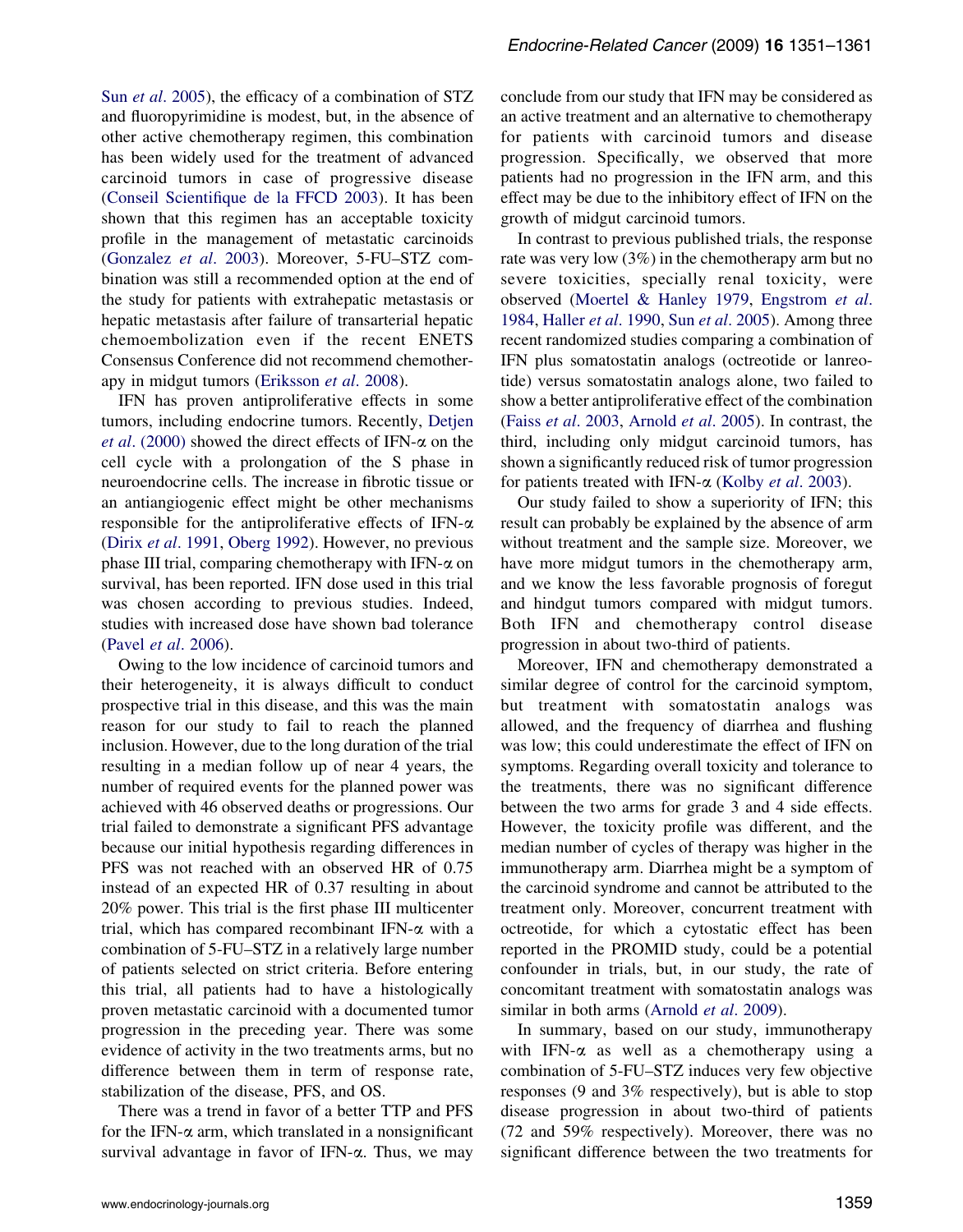<span id="page-9-0"></span>side effects and for control of carcinoid symptoms. However, the low frequency of symptoms in the cohort is also reflected by the use of somatostatin analogs, and a comparison of both strategies with respect to symptom control is certainly biased. Despite any significant improvement in PFS and OS as compared to chemotherapy (FU–STZ), there was a trend towards a better PFS for the IFN arm, even if this potential benefit was not significant and nor did it translate into a significant survival advantage. Considering the therapeutic effects, adverse reactions, and simplicity of administration, IFN- $\alpha$  is a reasonable alternative in the treatment of patients with malignant carcinoid tumors.

A recent study on 17 patients with neuroendocrine gastropancreatic carcinomas showed that peg IFN-a provides symptomatic and antiproliferative efficacy and is better tolerated than IFN- $\alpha$  (Pavel et al[. 2006](#page-10-0)). It is probably easier to administer a new pegylated form, and comparative prospective trials of peg IFN- $\alpha$ and non-pegylated IFN- $\alpha$  are warranted in this indication. Recent promising results with new targeted therapies like vascular endothelial growth factor (VEGF) and mammalian target of rapamycin (mTOR) inhibitors could offer new therapeutics options ([Moreno](#page-10-0) et al. 2008, Yao et al[. 2008](#page-10-0)).

In conclusion, our trial suggests that both IFN and chemotherapy combining 5-FU/STZ may be considered as therapeutic options in patients with progressive and disseminated midgut carcinoid tumors. Despite a trend in favor of IFN, no significant difference in PFS and OS was observed between the two treatment groups. To demonstrate a beneficial effect on PFS with an expected HR of 0.75, a larger phase III study should be required with new targeted therapies.

# Declaration of interest

We declare that there is no conflict of interest that could be perceived as prejudicing the impartiality of the research reported.

# Funding

This research did not receive any specific grant from any funding agency in the public, commercial, or not-for-profit sector. Final responsibility for the decision to submit for publication: L Dahan and F Bonnetain.

# Author contribution statement

Manuscript writing: L Dahan and F Bonnetain contributed equally to this work. Review: E Mitry, J L Raoul, B Coudert, and Ph Rougier. Data management: F Ricard. Protocol

writing: J F Seitz, P Rougier, J L Raoul, L Dahan, and F Bonnetain. Investigators: L Dahan, P Rougier, J-L Raoul, E Gamelin, P-L Etienne, G Cadiot, E Mitry, D Smith, F Cvitkovic, B Coudert, L Bedenne, and J-F Seitz. Administrative support: L Bedenne.

# Acknowledgements

Presented at the 42nd annual meeting of the American Society of Clinical Oncology, June 2–6, 2006, Atlanta and at the 9th World Congress on Gastrointestinal Cancer, June 27–30, 2007.

We are grateful to the patients who participated in this study. We thank all of the investigators who included in this study: Drs Y Aggadi, E Boucher, C Brezault, G Capodano, P Cassan, B Chauffert, P Deguiral, M Ducreux, V Guerrin Meyer, J L Jouve, H Lacroix, J. Lafon, J L Legoux, A Lepoutre, C Lombard Bohas, D Luet, F Mayer, S Nasca, A Pariente, M Picon-Coste, and M Ychou. We thank the CRAs of the FFCD: Ms C Choine, Mr H Fattouh, Ms F Guiliani, Ms A Kodjo, Mr N Le Provost, Ms M Moreau, and Ms S Ngassam, and administrative executive of the FFCD Ms C Girault. We thank P Bastable for the help in revising the manuscript. We thank also J P Pignon, M Giovannini, and L Thill who participated in the conception and the design of the study. We are grateful to the FNCLCC and to Assistance Publique – Hôpitaux de Marseille that promoted the trial and to Roche that supplied the Roferon.

# **References**

- Arnold R, Rinke A, Klose KJ, Müller HH, Wied M, Zamzow K, Schmidt C, Schade-Brittinger C, Barth P & Moll R 2005 Octreotide versus octreotide plus interferon- $\alpha$  in endocrine gastropancreatic tumors: a randomized trial. Clinical Gastroenterology and Hepatology 3 761–771.
- Arnold R, Müller H, Schade-Brittinger C, Rinke A, Klose K, Barth P, Wied M, Mayer C, Aminossadati B & PROMID Study Group 2009 Placebo-controlled, double-blind, prospective, randomized study of the effect of octreotide LAR in the control of tumor growth in patients with metastatic neuroendocrine midgut tumors: a report from the PROMID study group. Proceedings of the American Society of Clinical Oncology 27 4508.
- Conseil Scientifique de la FFCD 2003 What can be done for patients with cancer of the digestive tract in 2003? Guidelines of the Francophone Federation of Digestive Tract Cancerology Gastroenterologie Clinique et Biologique 27 43–58.
- Detjen KM, Welzel M, Farwig K, Brembeck FH, Kaiser A, Riecken EO, Wiedenmann B & Rosewicz S 2000 Molecular mechanism of interferon  $\alpha$ -mediated growth inhibition in human neuroendocrine tumor cells. Gastroenterology 118 735–748.
- Dirix LY, Vermeulen PB, Fierens H, De Schepper B, Corthouts B & Van Oosterom AT 1991 Long-term results